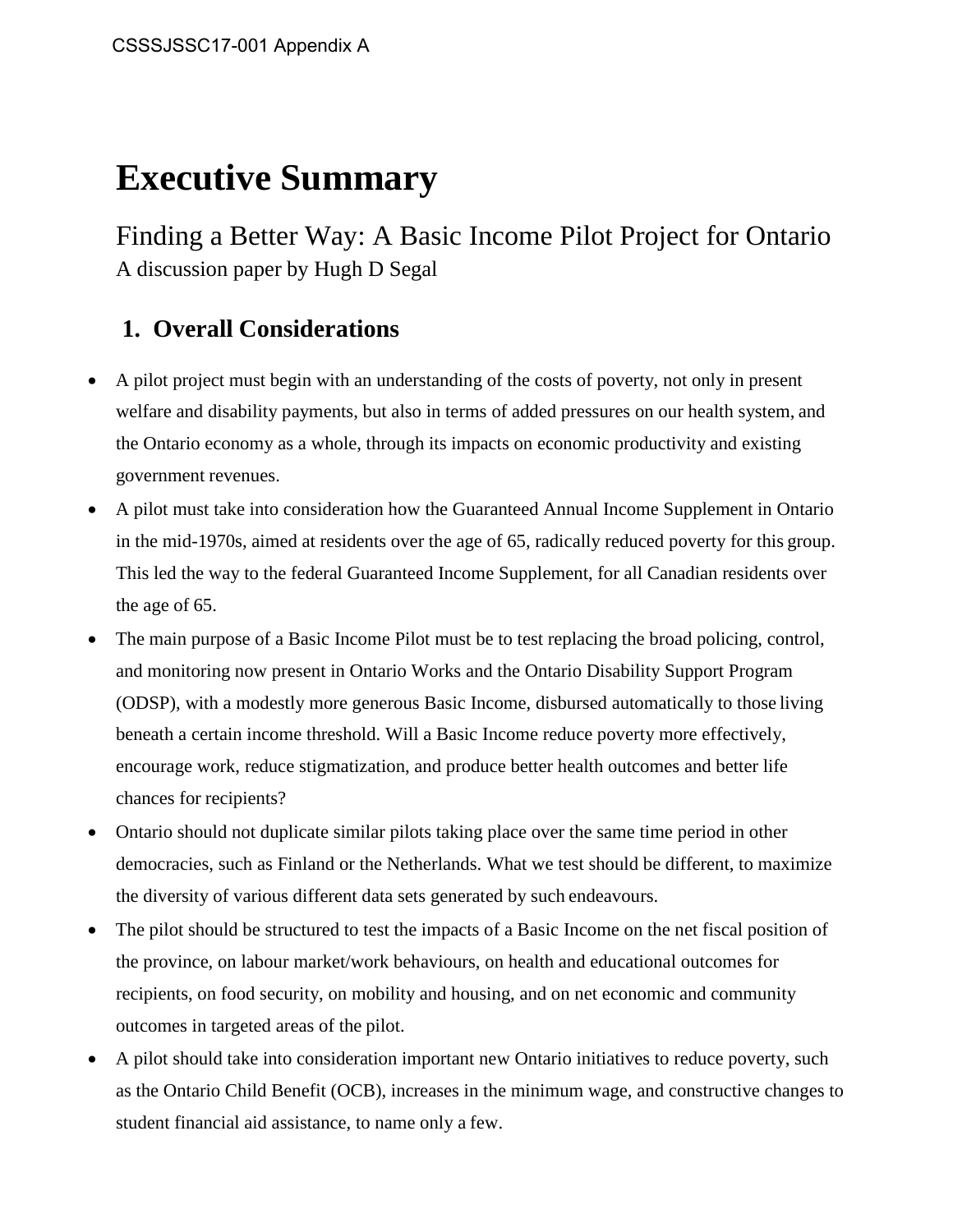- Age eligibility for the pilot should [1](#page-1-0)8 to 65 years of age.<sup>1</sup>
- While not specifically within the remit of an Ontario pilot, it is nevertheless recommended that the federal government consider partnering with any willing province on any Basic Income pilots now being considered or contemplated. This recommendation is motivated by the central role that federal agencies, such as Canada Revenue Agency (CRA), Statistics Canada, Employment and Social Development Canada and others, might well be invited to play in any provincial pilots. As was recently the case with discussions on the Ontario Retirement Pension Plan (ORPP) and the Canada Pension Plan (CPP), constructive provincial-federal engagement could well facilitate effective national action on poverty abatement.

# **2. Organization of a Basic Income Pilot**

- The legitimacy of the pilot would be enhanced if it were managed by an arm's length consortium of not-for-profit research organizations. Various organizations in Canada and Ontario, university-based and free-standing, have the experience, expertise, and professional credentials to accomplish this task effectively.
- The Ministers should appoint two key groups to advise and oversee the pilot project.
	- The first group should be a Basic Income Pilot Advisory Council, whose main function should be to advise on and oversee the operations of the pilot. The Council should meet quarterly, and comprise a maximum of 35 individuals whose membership, once established, should be non-transferable. Members should include people with lived experience of poverty, First Nations peoples, community agencies who serve those in poverty, public sector actors, trade unions, business organizations, municipalities, health practitioners and health-focused organizations, agricultural associations, the Ministry of Finance (MOF), and the Ministry of Health and Long Term Care (MOHLTC).
	- The second group should be a Research Operations Group, which should be given the responsibility to run the pilot. This Research Operations Group should be headed by a competent researcher with standing and experience. Representatives of not-for-profit

<span id="page-1-0"></span> $1$  However, special attention should be given to ensure that the program does not represent a disincentive to education and training for young adults.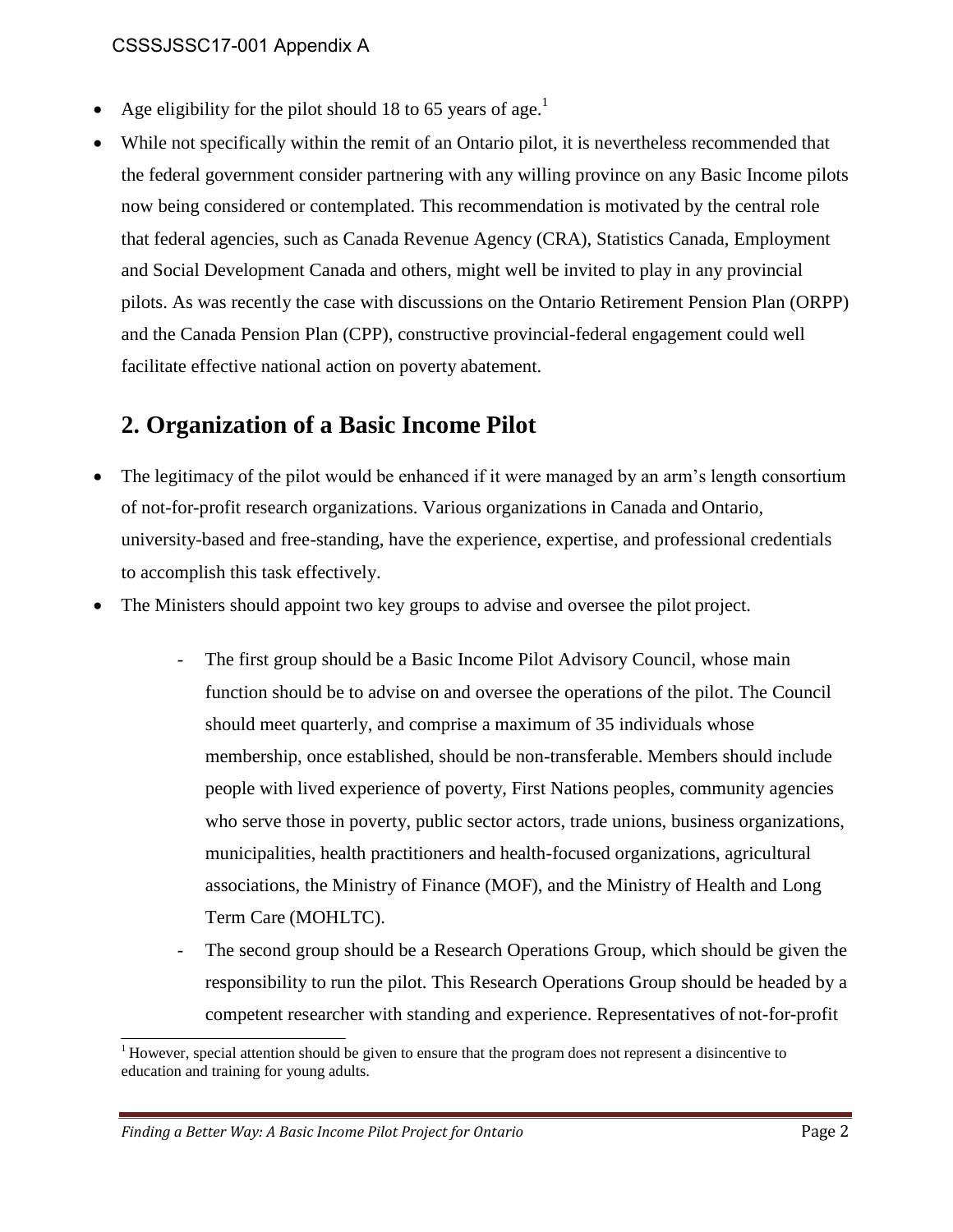research organizations, such as the Institute for Clinical Evaluative Sciences (ICES), the Social Research and Demonstration Corporation of Canada (SRDC), universities and academic departments, and Statistics Canada should be invited to join this group.

- These two groups should each delegate two representatives to sit on a small joint steering committee. A Project Leader should also sit on the steering committee. The Project Leader should be selected based on recommendations received from the two groups, and from the Secretary of Cabinet.
- The government should also ensure that an Ethics Advisor and a Financial Officer be identified as part of the pilot's governance team. They would respectively ensure the protection of participants' privacy and rights, and ensure due financial diligence and probity in the pilot's operations.
- The pilot's key governing principles should include:
	- All participation is voluntary.
	- No individual will be made worse off during or after the pilot, as a result of participation in the pilot.
	- All personal data collected or accessed will be kept private by the research team.
	- Aggregate data in the form of preliminary results, once it starts to flow, must be accessible to Ontarians in a transparent fashion.

### **3. Key Evidence the pilot should generate**

- The investigation of the Basic Income impacts should consider the following types of outcomes:
	- Health outcomes for participants in the pilot compared to those living in poverty and not in the pilot. Measurable outcomes should include: the number of primary care visits (for psycho-social, mental and physical health), the number of acute care/emergency departments visits, prescription drug use, utility-based measures of health, etc.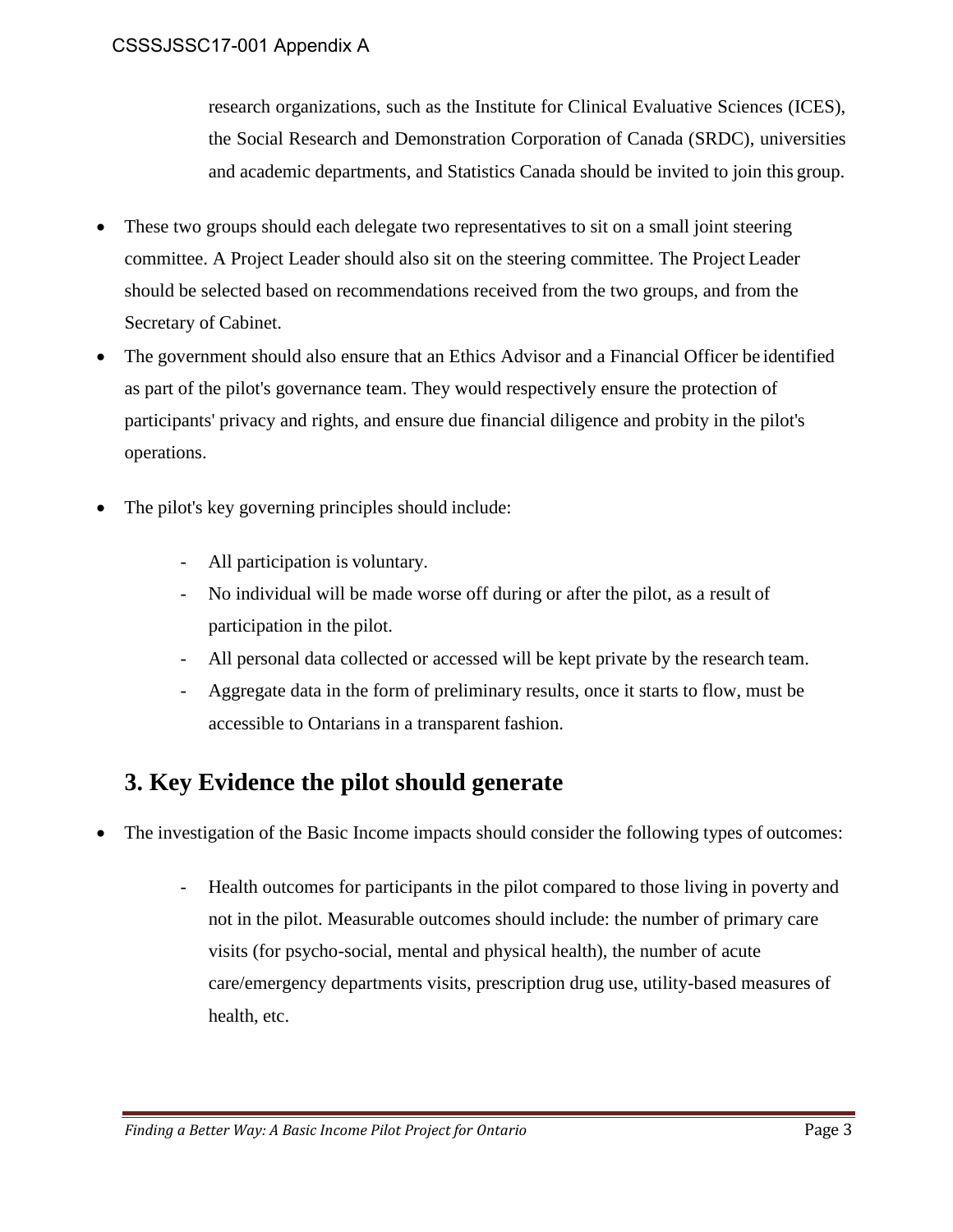#### CSSSJSSC17-001 Appendix A

- Life and career choices made over the duration of the pilot by participants, such as training, family formation, fertility decisions, living arrangements, parenting time, etc.
- Education outcomes for participants and their children. Measurable outcomes should include high school completion, nature and number of courses taken by adults, etc.
- Work behaviour, job search and employment status. Measurable outcomes should include: the number of hours of paid work, the number of jobs held, the income earned on the labour market, the intensity and length of job search activities, etc. Participation in the underground economy should also be investigated.
- Community level impacts where the pilot operates in local areas, on a focused basis.
- Direct administrative costs or savings of replacing, for pilot recipients, ODSP and Ontario Works with a Basic Income.
- Changes in food security status for pilot participants.
- Perceptions of citizenship and inclusion for participants.
- Impact on mobility and housing arrangements.
- Impact for Basic Income participants in terms of their relationship to Employment Insurance, provincial and federal child benefits, and other existing social programs.

### **4. What the pilot should and should not test**

- The pilot should test:
	- A Basic Income replacing Ontario Works and ODSP, paid to individuals.
	- A negative income tax (NIT), or refundable tax credit, that tops up all recipients to 75 percent of the Low-Income Measure, (LIM) regardless of their status in the labour market. For a single individual on Ontario Works, for example, this would correspond to having income support move from roughly 45 percent to 75 percent of the LIM, and to receive a minimum of approximately \$1320 per month, non-taxable, with an opportunity to keep partial additional income earned from participation in the labour market.
	- Individuals with disabilities receiving an additional monthly sum of at least \$500.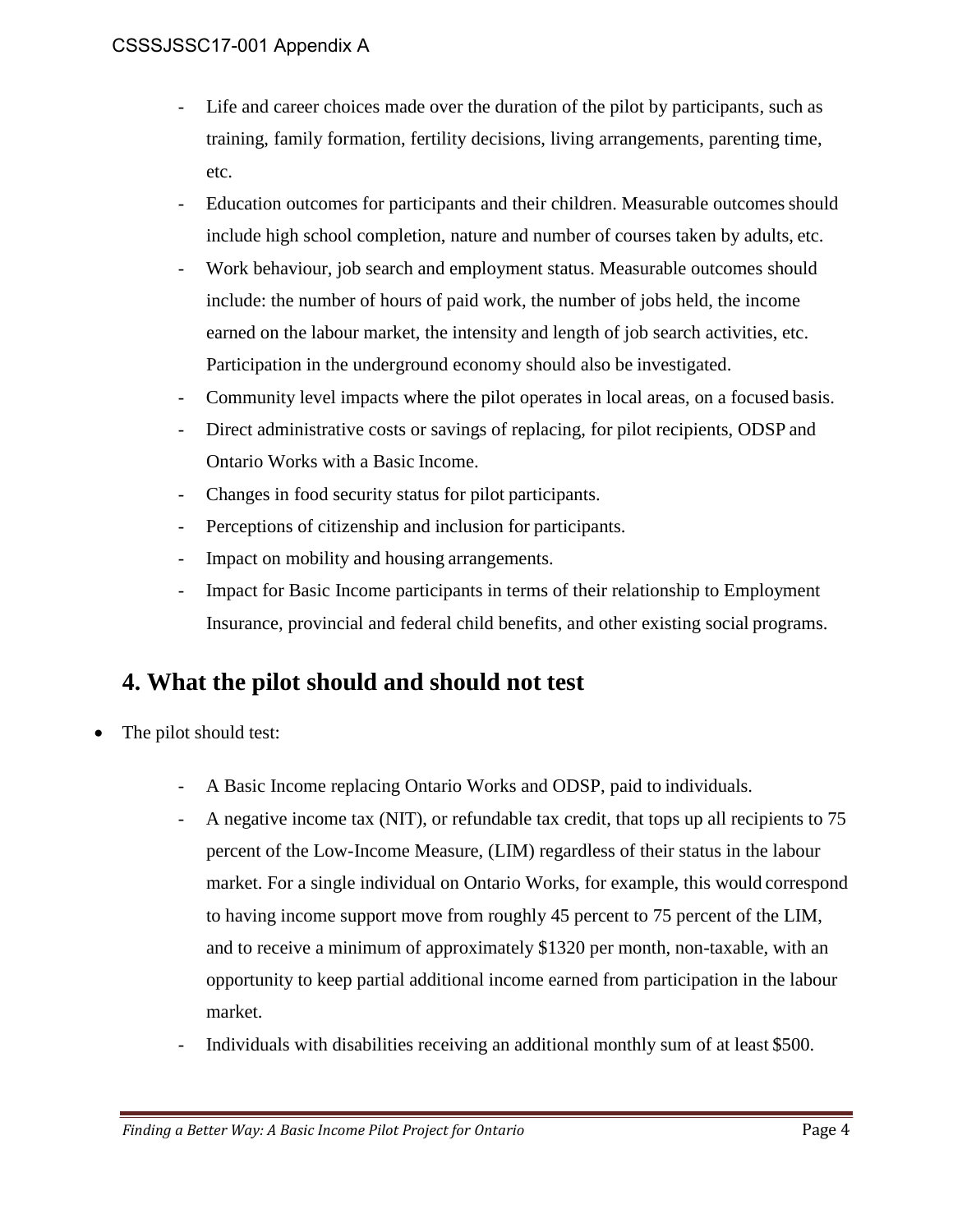- A Basic Income that would not be associated with rules limiting earned income and work participation, such as those associated with Ontario Works and ODSP.
- In a Randomized Control Trial (RCT) held in a major urban neighbourhood/community, different treatment arms should test for various levels of Basic Income (starting at 75 percent of the LIM) and different tax rates on income earned on top of the Basic Income. Testing different parameters should help identify the best combinations to reduce poverty, while not discouraging people from improving their incomes through labour force participation.
- The pilot should also include saturation sites in which the community-level impacts of a Basic Income could be investigated. Ideally, one saturation site would be located in southern Ontario, one in northern Ontario, and one would be chosen and planned in close collaboration with First Nations communities.
- The pilot should not test:
	- A "Big Bang" approach, in which all social supports, including those not specifically related to poverty, would be replaced with a single monthly cheque.
	- A universal demogrant, under which all adult Ontarians, living in poverty or otherwise, would receive a fixed amount, taxed according to a general income tax schedule.

# **5. Implementation of the pilot**

- The pilot should comprise three phases:
	- 1. Planning and selecting the pilot sites, seeking approval from privacy commissioners and data custodians to access and link the key existing data sources for the pilot evaluation, recruiting researchers and analysts, structuring the sample, recruiting participants, and obtaining their consent to access administrative data and records.
	- 2. Proceeding with the distribution of Basic Income payments (for a period of, minimally, three years), gathering quantitative and qualitative data through access to administrative records, questionnaires and interviews, making aggregate data/preliminary results available broadly and transparently.